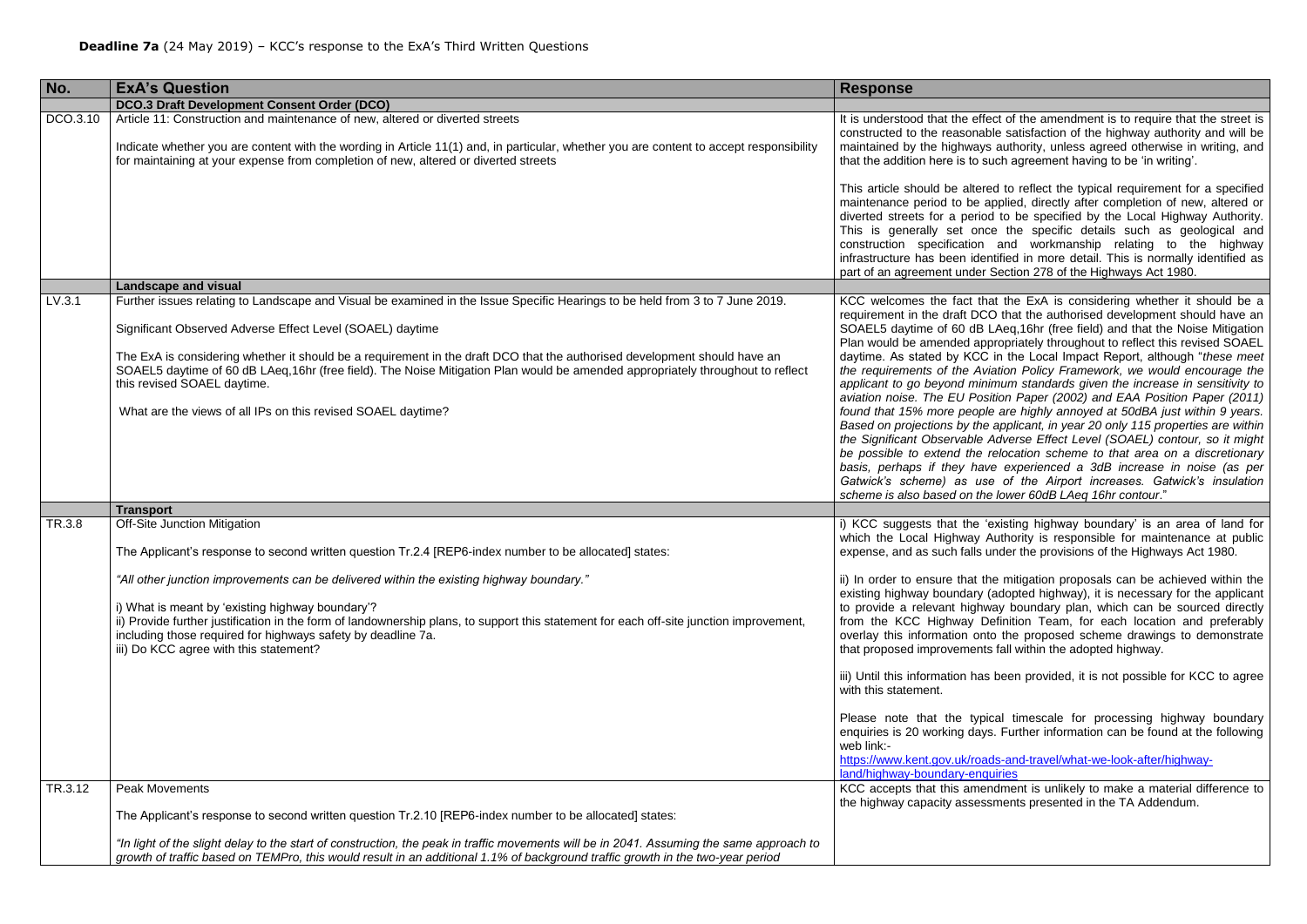|         | between 2039 and 2041 which is a small amount of growth. Essentially, the contribution from the Proposed Development will not<br>change even though background traffic increases by a marginal amount and as such the impacts reported are unlikely to change."<br>Do KCC agree with this view?<br>Does this matter materially affect other assessments in the ES?                                                                                                                                                                                                                                                                                                          |                                                                                                                                                  |
|---------|-----------------------------------------------------------------------------------------------------------------------------------------------------------------------------------------------------------------------------------------------------------------------------------------------------------------------------------------------------------------------------------------------------------------------------------------------------------------------------------------------------------------------------------------------------------------------------------------------------------------------------------------------------------------------------|--------------------------------------------------------------------------------------------------------------------------------------------------|
| TR.3.15 | <b>Study Area</b>                                                                                                                                                                                                                                                                                                                                                                                                                                                                                                                                                                                                                                                           | ii) The provision of the net                                                                                                                     |
|         | KCC's response to second written question Tr.2.11 [REP6-index number to be allocated] states:                                                                                                                                                                                                                                                                                                                                                                                                                                                                                                                                                                               | traffic impact from the dev<br>request made in Tr.2.11. Th<br>which should be addressed                                                          |
|         | "i. For clarification, the traffic routing from the proposed development has now been derived from a select link analysis exercise,<br>which was extracted from the KCC Strategic Highway Model (referred to in the TA addendum as the KCC TSTM).                                                                                                                                                                                                                                                                                                                                                                                                                           | Following interrogation of th<br>A256 / Jutes Lane), Junctio                                                                                     |
|         | The detail of this flow distribution does not appear to have been appended to the TA addendum document. It is recommended that<br>this data is extrapolated into a network flow diagram (including a comparison of the tested scenarios) in order to provide more visual<br>clarity over the level of additional impact on the surrounding highway network. This would also assist in efficiently identifying areas of<br>significant traffic increase (both inside and or links that fall outside of the detailed area of model coverage). At present, the Applicant<br>appears to have made the decision to restrict their assessment to the extent of KCC TSTM coverage. | 28 (A255 / Park Lane / W<br>formal capacity assessme<br>progressed if adverse impad<br>There are also material traff                             |
|         | Without the above information clearly presented within the TA, it is not possible to easily identify exactly where traffic from the<br>development will be increasing on the surrounding highway network and if the proposed scope of assessment is appropriate. It is<br>agreed that areas of the network that are subject to minimal or no traffic impact will not generate a requirement for additional<br>assessment (and can be removed from scope), however there appear to be several junctions that have been omitted simply due to<br>them not being included in the KCC TSTM network, which at this stage is not accepted.                                        | area on the A256 (177 and<br>peaks respectively). As s<br>encompass the area of p<br>should be progressed if adv<br>There are material traffic f |
|         | Whilst it is recognised that most of the local road network which is covered by the KCC TSTM will assist in the assessment of<br>potential traffic routing,<br>appraisal of impact should not necessarily be solely constrained by the model coverage area.                                                                                                                                                                                                                                                                                                                                                                                                                 | area on the A299 Thane<br>assessed (111 & 84 two-v<br>respectively). This would su<br>better understand potential i                              |
|         | At this stage junctions 1,9, 25 & 28 are notable omissions. If these junctions (or all of the associated turning movements) are not<br>included within the KCC TSTM, it does not automatically render impact assessment as being unnecessary. The Applicant should<br>outline a strategy for dealing with this issue for further consideration through the examination process.                                                                                                                                                                                                                                                                                             | should be progressed if adv<br>There is a significant increa<br>Manston Road) of 258 & 3<br>respectively. Manston Villag                         |
|         | ii. At this stage, KCC refutes the assertion within the TA addendum that the removal of junctions listed in this section has been<br>formally agreed. As stated in response to Question TR.2.2 (above), the area covered by the TSTM does not align with the TA study<br>area and therefore the omission of junctions that fall outside of the TSTM area cannot be agreed by KCC until such time that the<br>absolute impact of the proposed development traffic on those junctions is confirmed. The Local Highway Authority can then make a<br>professional judgement as to whether full junction capacity assessments and/or mitigation is required in these cases.      | very few pedestrian faciliti<br>explored or proposed withi<br>existing junctions such as<br>concern for the highway aut                          |
|         | i) What is the Applicant's response?                                                                                                                                                                                                                                                                                                                                                                                                                                                                                                                                                                                                                                        |                                                                                                                                                  |
|         | The Applicant at Appendix TR.2.11 of the supporting appendices [REP6-index number to be allocated] to the response to Second<br>Written Questions includes diagrams of the select link analysis at am and pm peaks.                                                                                                                                                                                                                                                                                                                                                                                                                                                         |                                                                                                                                                  |
|         | ii) Does this address this particular matter for KCC?                                                                                                                                                                                                                                                                                                                                                                                                                                                                                                                                                                                                                       |                                                                                                                                                  |
| TR.3.20 | Passenger Departure Flights                                                                                                                                                                                                                                                                                                                                                                                                                                                                                                                                                                                                                                                 | ix) The addition of passenge                                                                                                                     |
|         | The Applicant's response to second written question Tr.2.15 (i) [REP6-index number to be allocated] states:                                                                                                                                                                                                                                                                                                                                                                                                                                                                                                                                                                 | increase vehicular trip gen<br>potentially have material i<br>assessed area and thus si                                                          |
|         | "The Applicant concedes that it is unlikely that there will be no passenger flights between 09.00 and 13.00. The pm peak is accepted<br>to be the worst case scenario and that which is tested in the TA. By adopting a scenario where there are no flights between 09.00<br>and 13.00 more traffic is introduced into the pm peak therefore ensuring a robust case is presented in the TA.                                                                                                                                                                                                                                                                                 | TA. At this stage of the Exa<br>safeguard against this wou<br>departures between 09:00 a                                                         |
|         | i. Does the Applicant therefore accept that transport movements associated with passenger flight departures have been<br>underestimated in the am peak?<br>ii. How many passenger related transport movements would a passenger departure flight (as a worst case) generate?                                                                                                                                                                                                                                                                                                                                                                                                |                                                                                                                                                  |
|         | iii. Who has 'accepted' that the pm peak is the worst case scenario?<br>iv. Section 6 of the RTA [REP5-021] identifies that for some junctions there is likely to be greater effects during the am peak than the<br>pm peak (Junction 2 and 4 are just two of numerous examples). On this basis, how can it be asserted that the pm peak is the worst-                                                                                                                                                                                                                                                                                                                      |                                                                                                                                                  |

work diagram is helpful in illustrating the absolute velopment proposals in the future and fulfils the his does, however, highlight further area of interest by the applicant.

he network diagram, Junction 1 (Sandwich Road / In 25 (Manston Road / Tesco Access) and Junction lifred Road / Grange Road) should be subject to ent. Appropriate mitigation proposals should be cts are identified.

There also mater also mate inconserving the current network study 155 two-way traffic movements in the AM and PM such, the study areas should be expanded to ootential impact. Appropriate mitigation proposals erse impacts are identified.

lows entering / leaving the current network study et Way at St Nicholas-at-Wade, that should be way traffic movements in the AM and PM peaks iggest that the study areas should be expanded to impact on this link. Appropriate mitigation proposals erse impacts are identified.

Ise in traffic through/within Manston Village (B2050 31 two-way movements in the AM and PM peaks ge is subject to constrained highway geometry and es. No specific mitigation proposals have been in the village for pedestrians or improvements at High Street/ Preston Road. This is an area of hority.

er flight departures between 09:00 and 13:00 would ieration during the AM peak period, which could impacts on the capacity of junctions within the ignificantly affect the conclusions of the submitted amination, it would appear that the only reasonable uld be to secure a restriction on passenger flight and 13:00 in the draft DCO.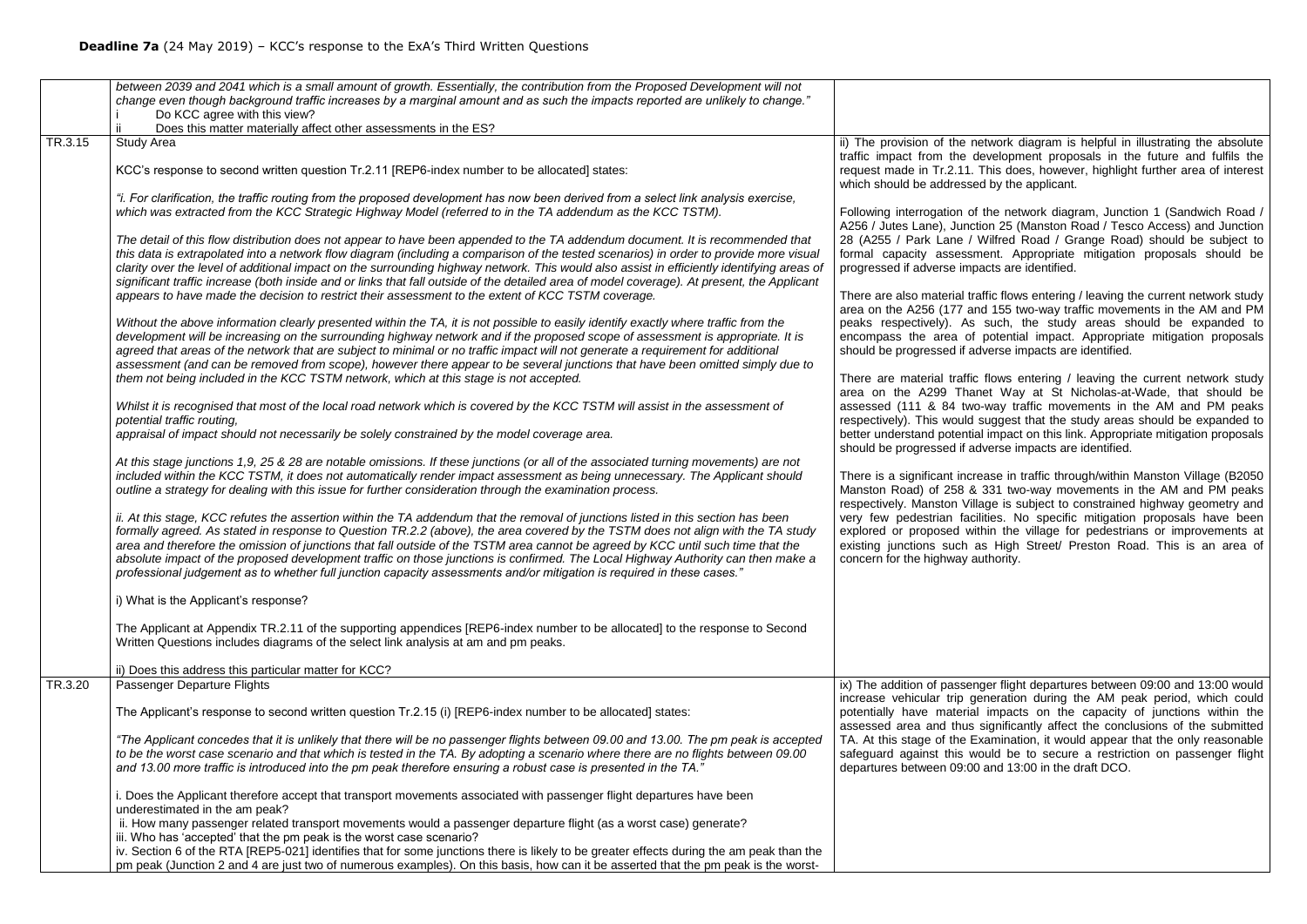|         | case scenario for every junction?<br>v. It is clear that some of the mitigation schemes are based on (or partly on) impacts at the am peak period. Can it be ruled out that<br>the addition of more transport movements associated with a passenger flight(s) departure between 09.00 and 13.00 would not<br>materially affect impacts at such junctions during the am peak or would not significantly affect the outcomes of the transport<br>assessment?<br>vi. If not, how can this be addressed at this stage of the examination?<br>vii. Would the only reasonable way to achieve this be to secure a restriction on passenger flight departures between 09.00 and 13.00<br>in the draft DCO?<br>viii. How would this affect the feasibility and viability of the proposal?<br>ix. What is the view of KCC on this matter? |                                                                                                                                                                                                                                                                                                                                                 |
|---------|---------------------------------------------------------------------------------------------------------------------------------------------------------------------------------------------------------------------------------------------------------------------------------------------------------------------------------------------------------------------------------------------------------------------------------------------------------------------------------------------------------------------------------------------------------------------------------------------------------------------------------------------------------------------------------------------------------------------------------------------------------------------------------------------------------------------------------|-------------------------------------------------------------------------------------------------------------------------------------------------------------------------------------------------------------------------------------------------------------------------------------------------------------------------------------------------|
| TR.3.22 | <b>Junction Capacity Assessments</b><br>The Applicant's response to second written question Tr.2.15 (i) [REP6-index number to be allocated] states:<br>"The TSTM is dynamic and redistributes traffic as a result of changes to demand on the network. For example, if there is increased<br>traffic at a junction or on a link which results in delay, traffic is reassigned on the network to reduce the extent of delay. This can<br>cause reductions in overall<br>traffic on an arm at a junction irrespective of the additional development traffic."<br>Is this accepted by KCC?                                                                                                                                                                                                                                         | This is accepted by KCC.                                                                                                                                                                                                                                                                                                                        |
| TR.3.24 | Junction 2<br>KCC's response to second written question Tr.2.37 [REP6-index number to be allocated] states:<br>"Whilst the Applicant's response to KCC's LIR is accepted in respect to lane markings, it is noted that the Applicant proposes a right<br>pointing arrow on the eastbound approach to the proposed cargo facility access roundabout, which should be removed on this basis."<br>i. Does the Applicant agree?<br>The appendices supporting the Applicant's response to Second Written Questions at Appendix Tr.2.57 [REP6-index number to be<br>allocated] includes a Stage 1 Safety Audit of the junction.<br>ii. Is KCC content with its findings and the design response?                                                                                                                                      | i) KCC is not satisfied wit<br>swept path analysis for HG<br>request. It is noted in this<br>path analysis drawings of<br>occasions, primarily due<br>between circulating vehicle<br>is identified separately by tl<br>ii) The above issue is no<br>detailed design stage, as i                                                                 |
| TR.3.25 | iii. Can the recommendations be suitably addressed and delivered during the detailed design stage?<br>Junction 4<br>The appendices supporting the Applicant's response to Second Written Questions at Appendix Tr.2.57 [REP6-index number to be<br>allocated] includes a Stage 1 Safety Audit of the junction.<br>i. Is KCC content with its findings and the design response?<br>ii. Can the recommendations be suitably addressed and delivered during the detailed design stage?                                                                                                                                                                                                                                                                                                                                             | scheme, potentially requirir<br>i) KCC is not satisfied wit<br>swept path analysis for HG<br>request. It is noted in this<br>path analysis drawings of<br>occasions, primarily due<br>between circulating vehicle<br>ii) The above issue is no<br>detailed design stage, as i                                                                   |
| TR.3.26 | Junction 6<br>The appendices supporting the Applicant's response to Second Written Questions at Appendix Tr.2.57 [REP6-index number to be<br>allocated] includes a Stage 1 Safety Audit of the junction.<br>i. Is KCC content with its findings and the design response?<br>ii. Can the recommendations be suitably addressed and delivered during the detailed design stage?                                                                                                                                                                                                                                                                                                                                                                                                                                                   | scheme, potentially requirir<br>i) KCC is not satisfied wit<br>swept path analysis for HG<br>request. It is noted in this<br>path analysis drawings of<br>occasions, primarily due<br>between circulating vehicle<br>is identified separately by tl<br>ii) The above issue is no<br>detailed design stage, as i<br>scheme, potentially requirir |
| TR.3.27 | Junction 7<br>The appendices supporting the Applicant's response to Second Written Questions at Appendix Tr.2.57 [REP6-index number to be<br>allocated] includes a Stage 1 Safety Audit of the junction.<br>i. Is KCC content with its findings and the design response?<br>ii. Can the recommendations be suitably addressed and delivered during the detailed design stage?                                                                                                                                                                                                                                                                                                                                                                                                                                                   | There is a concern with a p<br>at this roundabout. The p<br>(west) approach and the<br>roundabout circulatory ha<br>making opposing manoeuv<br>A28 (north-east) exit), who<br>continue past their exit. Th<br>Safety Audit.                                                                                                                     |

th the Designer's Response, in that the requested GVs has not been provided to address the Auditor's respect that KCC has previously requested swept this mitigation scheme on at least two previous to concerns regarding the potential for collisions es on the roundabout gyratory. Indeed, this concern he Auditor.

ot considered capable of being addressed at the it may require a significant revision of the mitigation ng land outside of the existing highway boundary.

th the Designer's Response, in that the requested GVs has not been provided to address the Auditor's respect that KCC has previously requested swept this mitigation scheme on at least two previous to concerns regarding the potential for collisions s on the roundabout gyratory.

ot considered capable of being addressed at the it may require a significant revision of the mitigation ng land outside of the existing highway boundary.

in the Designer's Response, in that the requested GVs has not been provided to address the Auditor's respect that KCC has previously requested swept this mitigation scheme on at least two previous to concerns regarding the potential for collisions es on the roundabout gyratory. Indeed, this concern he Auditor.

ot considered capable of being addressed at the it may require a significant revision of the mitigation ng land outside of the highway boundary.

potential increased likelihood of side swipe collisions proposal for vehicles travelling between the A299 A299 (south-east) exit to use either lane on the as the potential to cause collisions with vehicles res (e.g. from the A299 (south-east) approach to the ose drivers may not appreciate that they intend to erefore, KCC is not content with the findings of the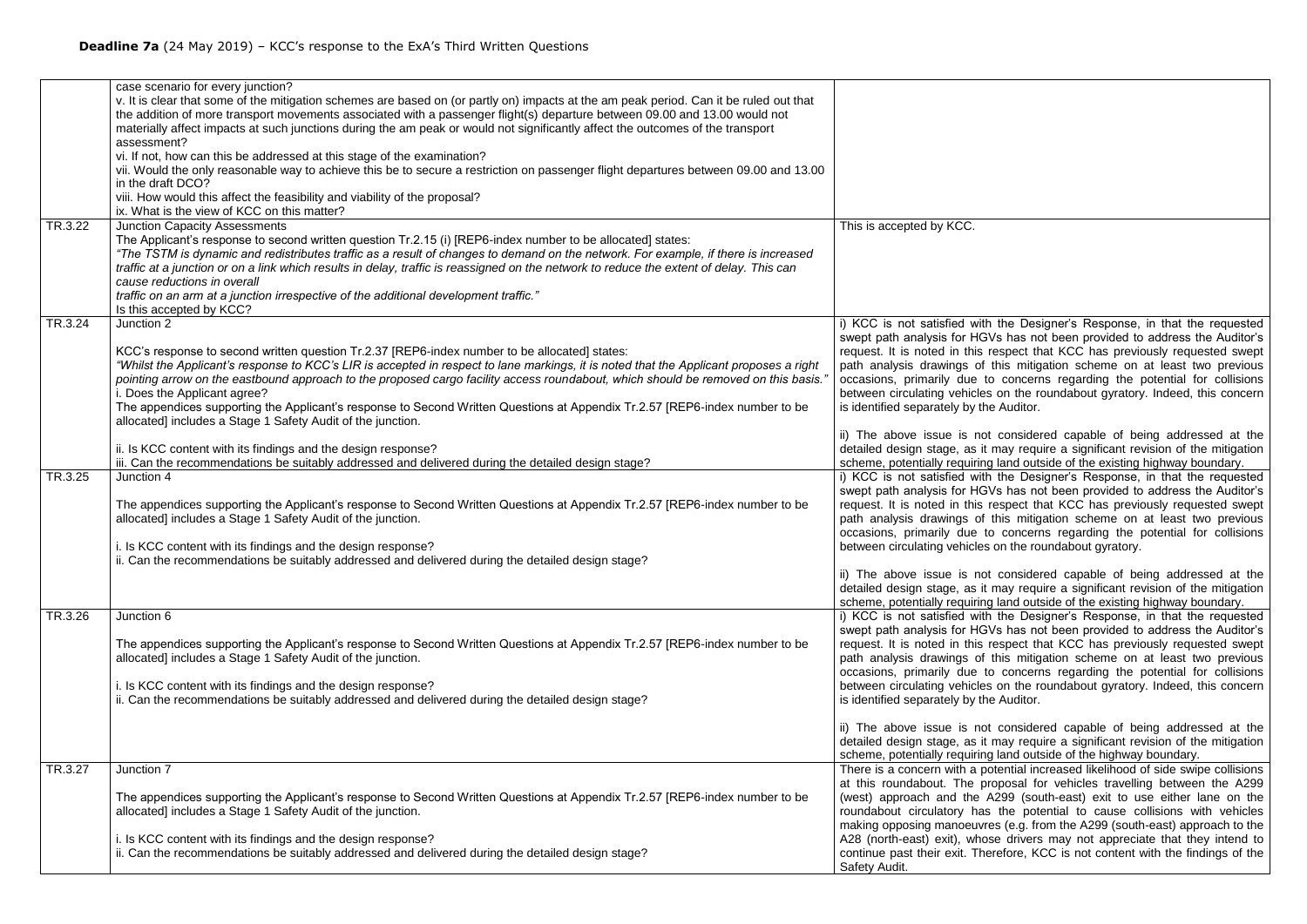| TR.3.28 | Junction 12                                                                                                                                                                                                                                                                                                                                                                                                                                                                                                                                                                                                                                                                                                                                                                                                              | vi) The incorporation of un                                                                                                                                                                                                             |
|---------|--------------------------------------------------------------------------------------------------------------------------------------------------------------------------------------------------------------------------------------------------------------------------------------------------------------------------------------------------------------------------------------------------------------------------------------------------------------------------------------------------------------------------------------------------------------------------------------------------------------------------------------------------------------------------------------------------------------------------------------------------------------------------------------------------------------------------|-----------------------------------------------------------------------------------------------------------------------------------------------------------------------------------------------------------------------------------------|
|         | KCC's response to second written question Tr.2.41 [REP6-index number to be allocated] states:<br>"ii. It is noted that the inter-visibility splay between the Manston Road (north) and Manston Road (west) arms of the signalised<br>junction layout falls outside of the highway boundary, which presents a highway safety risk. KCC would also reiterate its previous<br>concern regarding the incorporation of uncontrolled right turns within the junction intersection. The alternative roundabout layout is<br>therefore preferred by KCC and will maintain route consistency as the junctions between Haine Road and A299 (Via Spitfire way)<br>predominantly consist of roundabouts.<br>iii. Both potential mitigation schemes (Signal and Roundabout) would have an impact on the footprint of the RAF Museum." | could result in forward visib<br>vehicles making the oppos<br>oncoming traffic. This risk<br>vehicles turning right from<br>due to the curvature of the<br>the issue of the inter-vis<br>Manston Road (west) cros<br>Road Safety Audit. |
|         | i. What is the Applicant's response?<br>ii. Does the Applicant accept that the inter-visibility splay falls outside of the highway boundary?<br>iii. If so, how can this be overcome?<br>iv. How will the impact on the footprint of the RAF Museum building (as shown on Figure 7.5 of the RTA [REP5-021]) be addressed?<br>v. Why does KCC believe that the incorporation of uncontrolled right turns within the junction intersection would result in highway<br>safety concerns?                                                                                                                                                                                                                                                                                                                                     | KCC is not satisfied with<br>above reasons. Moreover, t<br>been provided to address tl<br>vii) The above issues are<br>detailed design stage, as<br>mitigation scheme, potentia                                                         |
|         | The appendices supporting the Applicant's response to Second Written Questions at Appendix Tr.2.57 [REP6-index number to be<br>allocated] includes a Stage 1 Safety Audit of the junction.                                                                                                                                                                                                                                                                                                                                                                                                                                                                                                                                                                                                                               |                                                                                                                                                                                                                                         |
|         | vi. Is KCC content with its findings and the design response?<br>vii. Can the recommendations be suitably addressed and delivered during the detailed design stage?                                                                                                                                                                                                                                                                                                                                                                                                                                                                                                                                                                                                                                                      |                                                                                                                                                                                                                                         |
| TR.3.29 | Junction 15<br>KCC's response to second written question Tr.2.42 [REP6-index number to be allocated] states:                                                                                                                                                                                                                                                                                                                                                                                                                                                                                                                                                                                                                                                                                                             | ii) KCC is not satisfied wit<br>swept path analysis for HG<br>request.                                                                                                                                                                  |
|         | "The Applicant's proposed scheme of mitigation results in significantly increased queue lengths on the College Road approach to the<br>junction relative to the baseline (with Local Plan) scenario. This would cause interaction with the Ramsgate Road / College Road /<br>A254 / Beatrice Road junction to the north, which is unacceptable to KCC.<br>It is also relevant to note that this mitigation solution could not be implemented until other development sites were delivered as it<br>relies on other road link infrastructure being in place to enable the Nash Road arm of this junction to be closed as traffic will need to<br>reroute between Nash Road and Manston Road."<br>i. What is the Applicant's response?                                                                                     | iii) The above issue is no<br>detailed design stage, as it<br>scheme, potentially requirin                                                                                                                                              |
|         | The appendices supporting the Applicant's response to Second Written Questions at Appendix Tr.2.57 [REP6-index number to be<br>allocated] includes a Stage 1 Safety Audit of the junction.                                                                                                                                                                                                                                                                                                                                                                                                                                                                                                                                                                                                                               |                                                                                                                                                                                                                                         |
|         | ii. Is KCC content with its findings and the design response?<br>iii. Can the recommendations be suitably addressed and delivered during the detailed design stage?                                                                                                                                                                                                                                                                                                                                                                                                                                                                                                                                                                                                                                                      |                                                                                                                                                                                                                                         |
| TR.3.30 | Junction 16<br>KCC's response to second written question Tr.2.43 [REP6-index number to be allocated] states:<br>the proposed mitigation for the Ramsgate Road / College Road / A254 / Beatrice Road junction would appear to result in a highly"<br>unconventional junction layout, which is unlikely to be acceptable to KCC, not least due to the lack of intervisibility between the stop<br>lines."<br>i. What is the Applicant's response?                                                                                                                                                                                                                                                                                                                                                                          | ii) KCC is not content with<br>identified the unconventior<br>lack of intervisibility betwee<br>iii) The above issues are<br>detailed design stage, as<br>mitigation scheme, potentia                                                   |
|         | The appendices supporting the Applicant's response to Second Written Questions at Appendix Tr.2.57 [REP6-index number to be<br>allocated] include a Stage 1 Safety Audit of the junction.                                                                                                                                                                                                                                                                                                                                                                                                                                                                                                                                                                                                                                |                                                                                                                                                                                                                                         |
|         | ii. Is KCC content with its findings and the design response?<br>iii. Can the recommendations be suitably addressed and delivered during the detailed design stage?                                                                                                                                                                                                                                                                                                                                                                                                                                                                                                                                                                                                                                                      |                                                                                                                                                                                                                                         |
| TR.3.33 | Off-Site Infrastructure Improvements                                                                                                                                                                                                                                                                                                                                                                                                                                                                                                                                                                                                                                                                                                                                                                                     | KCC does not accept this s<br>and is situated within a o                                                                                                                                                                                |
|         | KCC set out in their LIR [REP3-143] at Paragraph 4.1.24:<br>"Whilst the proposal to include 2.0m footways along the widened sections of Spitfire Way and Manston Road is welcome in principle,<br>it is important that continuous and direct walking routes to local trip generators are provided where possible. It is notable in this                                                                                                                                                                                                                                                                                                                                                                                                                                                                                  | considered vital that contin<br>in order to encourage non-<br>local and national planning                                                                                                                                               |

controlled right turns within the junction intersection bility for right turning drivers becoming obstructed by sing right turn, with the potential for collisions with is considered particularly significant in relation to vehicles turning right from the B2050 Manston Road (north) into Spitfire Way, road. KCC is concerned that neither this issue nor sibility splay between Manston Road (north) and ssing third party land have been identified by the

the Safety Audit or Designer's Response for the the requested swept path analysis for HGVs has not he Auditor's request.

not considered capable of being addressed at the s they may require a significant revision of the ally requiring land outside of the highway boundary.

th the Designer's Response, in that the requested GVs has not been provided to address the Auditor's

ot considered capable of being addressed at the It may require a significant revision of the mitigation ng land outside of the highway boundary.

ithe findings of the Safety Audit, in that it has not nal nature of the proposed junction layout and the en stop lines as potential hazards.

not considered capable of being addressed at the s they may require a significant revision of the ally requiring land outside of the highway boundary.

statement. Manston has in excess of 1,000 residents close walking distance of the site. As such, it is nuous and safe pedestrian infrastructure is provided -car travel by staff in particular, in accordance with policy.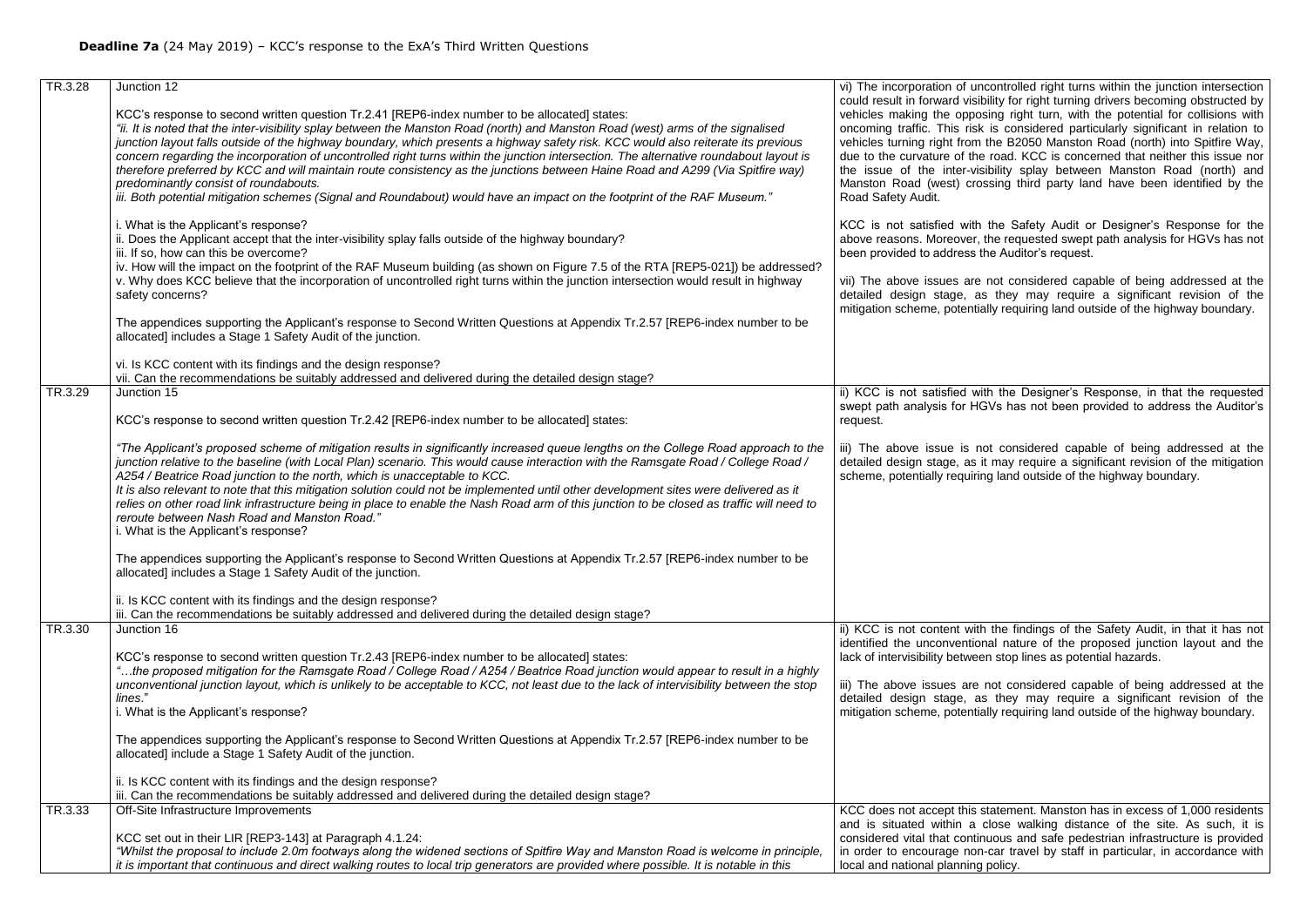|         | respect that it is not proposed to provide such routes to local residential areas (notably Manston village), which is considered<br>necessary in order to promote sustainable transport accessibility to the site by staff in particular. This could further encourage<br>inappropriate pedestrian activity within the carriageway to the detriment of highway safety."<br>The Applicant's response to second written question Tr.2.45 [REP6-index number to be allocated] states:<br>"The Applicant has given consideration to the need for footways. It concluded that these were not required. Manston Village is a<br>small settlement and is unlikely to generate significant numbers, if any pedestrian trips to Manston Airport."<br>Is this accepted by KCC? | This issue is further compo<br>flow through the village as<br>potential to increase pedes                                                    |
|---------|----------------------------------------------------------------------------------------------------------------------------------------------------------------------------------------------------------------------------------------------------------------------------------------------------------------------------------------------------------------------------------------------------------------------------------------------------------------------------------------------------------------------------------------------------------------------------------------------------------------------------------------------------------------------------------------------------------------------------------------------------------------------|----------------------------------------------------------------------------------------------------------------------------------------------|
| TR.3.34 | <b>Emergency Access Points</b><br>The appendices to the Applicant's response to second written question (Appendix TR.2.47) [REP6-index number to be allocated]                                                                                                                                                                                                                                                                                                                                                                                                                                                                                                                                                                                                       | This is the first occasion<br>presented to KCC and<br>justification/rationale for th                                                         |
|         | sets out indicative access points.                                                                                                                                                                                                                                                                                                                                                                                                                                                                                                                                                                                                                                                                                                                                   | junctions should be app<br>arrangement being identifie                                                                                       |
|         | Is KCC content with their locations?                                                                                                                                                                                                                                                                                                                                                                                                                                                                                                                                                                                                                                                                                                                                 | so that the suitability of the                                                                                                               |
| TR.3.37 | <b>Strategic Highway Network</b><br>The Applicant's response to second written question Tr.2.51 [REP6-index number to be allocated] sets out that trips from Medway<br>local authority area should have been included in Table 8.2 of the RTA [REP5-021] and provides a new table showing distribution<br>from West Kent.                                                                                                                                                                                                                                                                                                                                                                                                                                            | KCC is in agreement with tl                                                                                                                  |
|         | Do Highways England and KCC agree with the revisions to the distribution?                                                                                                                                                                                                                                                                                                                                                                                                                                                                                                                                                                                                                                                                                            |                                                                                                                                              |
| TR.3.38 | <b>Strategic Highway Network</b><br>An Interested Party [REP3-152] raised the following concern:<br>"the assumption that all Swale traffic will leave the M2 at junction 6 and use the A251. This cannot be true – the great majority of<br>population in Swale District is in Sittingbourne and Sheerness, not Faversham, and thus most of the Swale traffic would route via the<br>M2 junction 5 and the A249. Few people use junction 6 and the congested and slow A2 to reach Sittingbourne from the east."                                                                                                                                                                                                                                                      | KCC is in agreement with<br>proportion of trips to/from S<br>the A249 corridor, they wou<br>are managed by Highway<br>England to comment on. |
|         | The Applicant's response to this as part of the second written question Tr.2.51 [REP6-index number to be allocated] states:<br>"The assumptions concerning the M2 at Junction 6 and the A251 have been agreed with KCC and Highways England and are<br>therefore not considered to be in question. In any event, even if the routing was altered as suggested, the quantum of traffic would be<br>so small as to not make any material difference."                                                                                                                                                                                                                                                                                                                  |                                                                                                                                              |
|         | Do HE and KCC agree with the Applicant's statement?                                                                                                                                                                                                                                                                                                                                                                                                                                                                                                                                                                                                                                                                                                                  |                                                                                                                                              |
| Tr.3.39 | <b>Strategic Highway Network</b>                                                                                                                                                                                                                                                                                                                                                                                                                                                                                                                                                                                                                                                                                                                                     | These matters have bee<br>applicant's consultants and                                                                                        |
|         | An Interested Party [REP3-152] raised the following concern:<br>"Tables 8.3 and 8.4 assume that all West and South London HGV traffic will use the M2 to its end, then the A2 and the A282 to reach<br>the M25 towards Surrey. This route is not only fictitious (as in fact one does not use the A282 at all, since there is a direct junction<br>between the A2 and the M25) but also is a minority choice, as it is several miles longer than the more common choice which is M2 -<br>A249 - M20 - M26 - M25. Therefore the impact on the A249, and the substandard M2 junction 5, have been underestimated.                                                                                                                                                      |                                                                                                                                              |
|         | Tables 8.3 and 8.4 further assume that there will be negligible traffic to/from freight distribution and servicing sites throughout Kent,<br>other than Ashford. This ignores the fact that there are more warehousing/depot facilities in the Swale and Aylesford areas than in<br>Ashford, yet these do not figure at all. For this reason, more trips are likely to occur along the M2 as far as junction 5 than estimated."                                                                                                                                                                                                                                                                                                                                      |                                                                                                                                              |
|         | The Applicant's response to this as part of the second written question Tr.2.52 [REP6-index number to be allocated] states:                                                                                                                                                                                                                                                                                                                                                                                                                                                                                                                                                                                                                                          |                                                                                                                                              |
|         | "Tables 8.3 and 8.4 refer to "West and South London" and do not specifically refer to Surrey as a destination. Route mapping<br>software identified that the journey distance via the A2 is comparable to that by the A249 and marginally quicker.                                                                                                                                                                                                                                                                                                                                                                                                                                                                                                                   |                                                                                                                                              |
|         | The assumption is that the majority of freight (95%) will be distributed to London and the surrounding area. The remaining traffic is<br>diluted into the network, assuming 2% to Dover and Folkstone Port, 2% to Ashford freight distribution sites and 1% to Ramsgate Port.<br>The actual volume of HGVs is so small as to not make any material difference."                                                                                                                                                                                                                                                                                                                                                                                                      |                                                                                                                                              |
|         | Do HE and KCC agree with the Applicant's view?                                                                                                                                                                                                                                                                                                                                                                                                                                                                                                                                                                                                                                                                                                                       |                                                                                                                                              |
| TR.3.40 | <b>Strategic Highway Network</b>                                                                                                                                                                                                                                                                                                                                                                                                                                                                                                                                                                                                                                                                                                                                     | KCC agrees with the sum                                                                                                                      |

ounded by the significant increase in forecast traffic flow the village as in the village as indicated in question TR.3.15 above, which has the strian and vehicle conflict / interaction.

that these indicative access points have been it is necessary for the applicant to set out a justification/rationale for their positioning and operation. At this stage, these junctions should be appropriately detailed and assessed, with general ed and Stage 1 Road Safety Audits being provided, locations suggested can be fully appraised.

he revisions to the distribution.

this statement. Whilst it is considered likely that a Swale District would be made via M2 Junction 5 and uld be relatively small in number and as these roads is England, this is primarily a matter for Highways

en the subject of prior discussion between the KCC and are now agreed.

mary provided by the applicant in relation to future